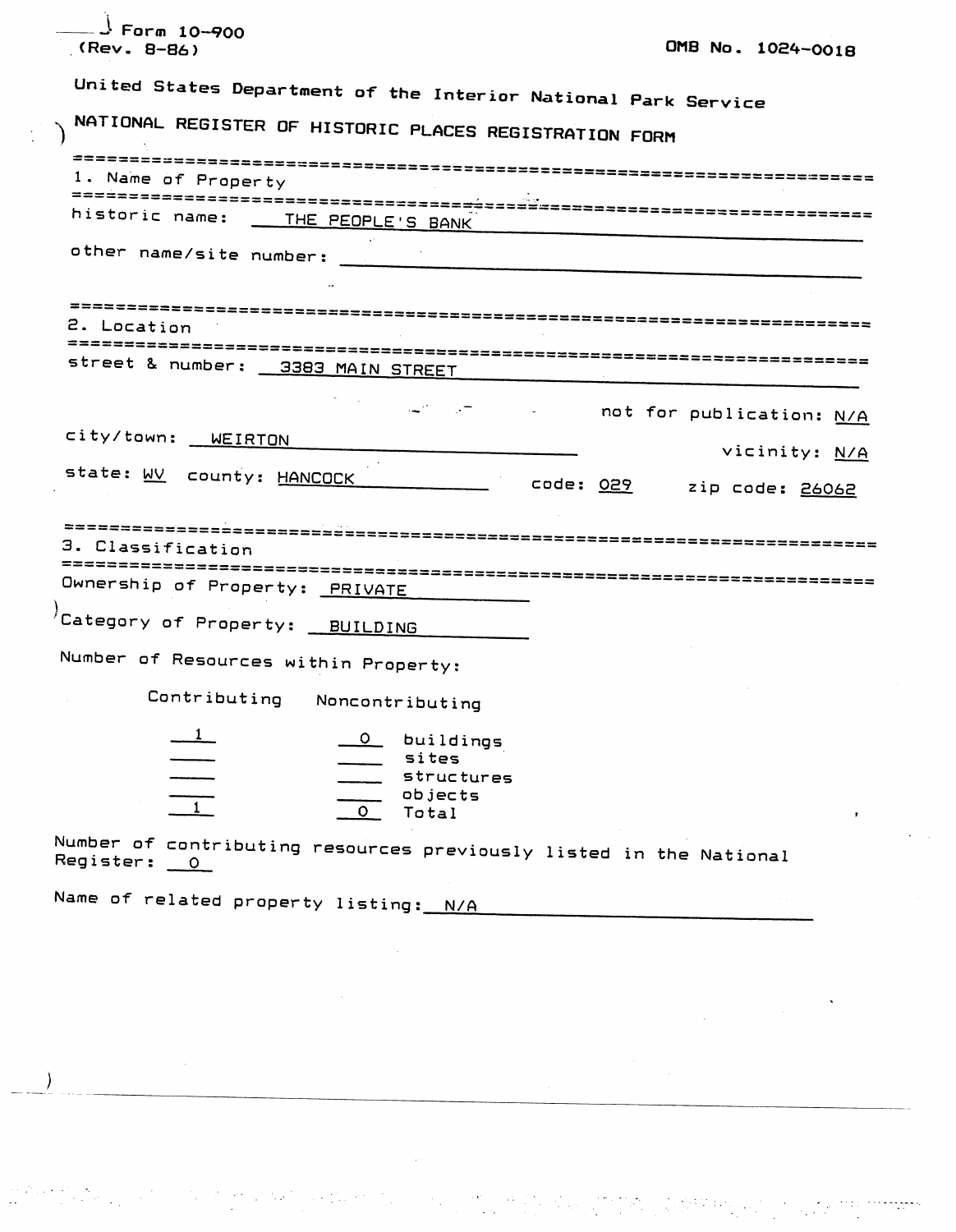4. State/Federal Agency Certification As the designated authority under the National Historic Preservation Act of 1986, as amended, I hereby certify that this  $\times$  nomination request for determination of eligibility meets the documentation standards for registering properties in the National Register of Historic Places and meets the procedural and professional requirements set forth in 36 CFR Part 60. In my opinion, the property  $X$  meets does not meet the National Register Criteria.  $\qquad \qquad$  See continuation sheet. \_\_\_\_\_\_\_\_\_\_\_\_ Certifying Official State or Federal agency and bureau In my opinion, the property \_\_ meets does not meet the National Register criteria. \_\_ See continuation sheet. ) Signature of commenting or other official Date Date 5. National Park Service Certification I, hereby certify that this property is: entered in the National Register See continuation sheet. determined eligible for the National Register See continuation sheet. determined not eligible for the National Register removed from the National Register \_\_\_\_\_\_ other (explain): Date of Action Signature of Keeper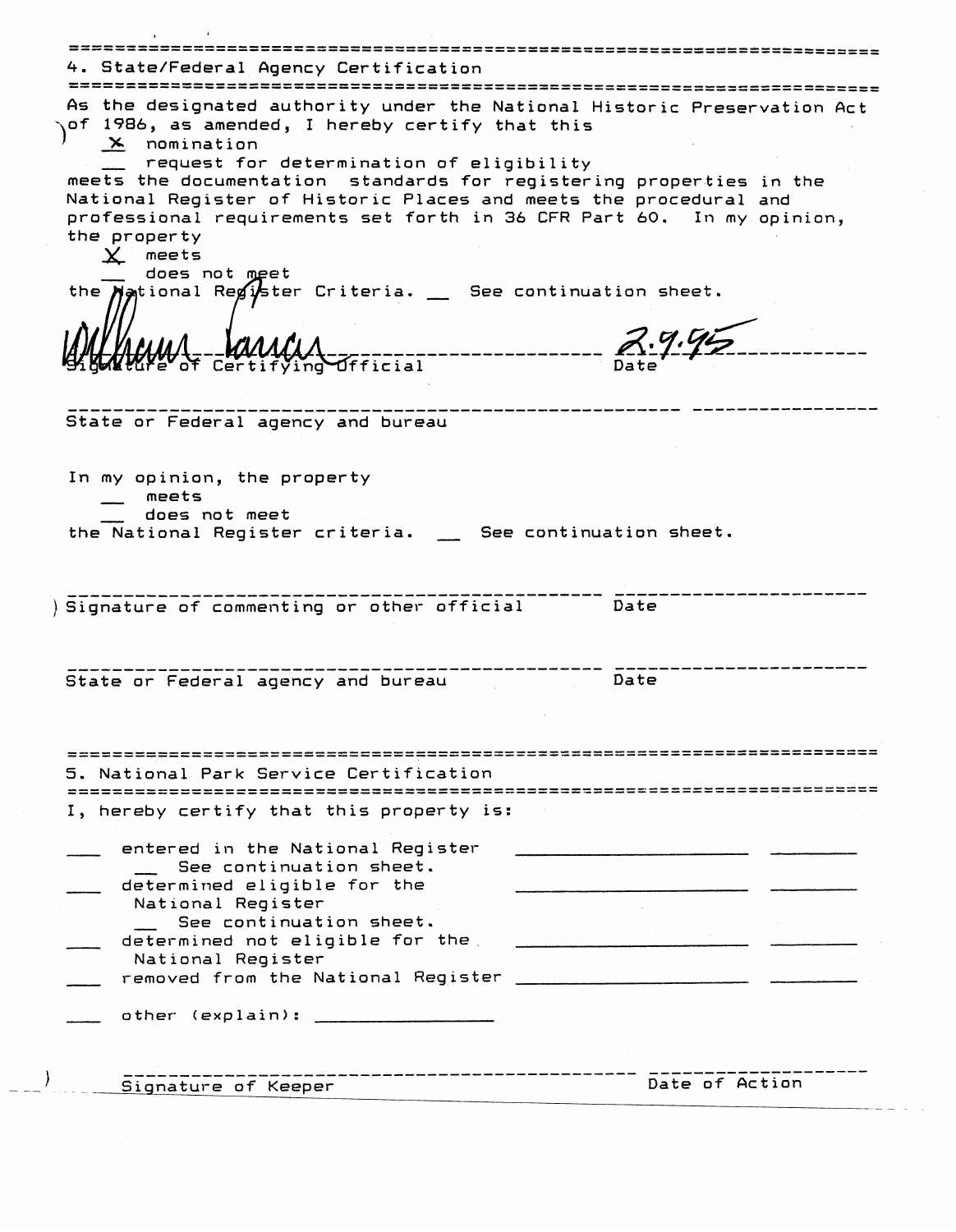| =================                                                                                                                          |                |  |  |  |  |  |
|--------------------------------------------------------------------------------------------------------------------------------------------|----------------|--|--|--|--|--|
| 4. State/Federal Agency Certification                                                                                                      |                |  |  |  |  |  |
|                                                                                                                                            |                |  |  |  |  |  |
| As the designated authority under the National Historic Preservation Act<br>of 1986, as amended, I hereby certify that this<br>nomination  |                |  |  |  |  |  |
| request for determination of eligibility<br>meets the documentation standards for registering properties in the                            |                |  |  |  |  |  |
| National Register of Historic Places and meets the procedural and<br>professional requirements set forth in 36 CFR Part 60. In my opinion, |                |  |  |  |  |  |
| the property<br>meets                                                                                                                      |                |  |  |  |  |  |
| does not meet<br>the National Register Criteria. _ See continuation sheet.                                                                 |                |  |  |  |  |  |
|                                                                                                                                            |                |  |  |  |  |  |
|                                                                                                                                            |                |  |  |  |  |  |
| Signature of Certifying Official                                                                                                           | Date           |  |  |  |  |  |
|                                                                                                                                            |                |  |  |  |  |  |
| State or Federal agency and bureau                                                                                                         |                |  |  |  |  |  |
|                                                                                                                                            |                |  |  |  |  |  |
| In my opinion, the property<br>meets                                                                                                       |                |  |  |  |  |  |
| does not meet<br>the National Register criteria. 5ee continuation sheet.                                                                   |                |  |  |  |  |  |
|                                                                                                                                            |                |  |  |  |  |  |
|                                                                                                                                            |                |  |  |  |  |  |
| Signature of commenting or other official                                                                                                  | Date           |  |  |  |  |  |
| State or Federal agency and bureau                                                                                                         | Date           |  |  |  |  |  |
|                                                                                                                                            |                |  |  |  |  |  |
|                                                                                                                                            |                |  |  |  |  |  |
| 5. National Park Service Certification                                                                                                     |                |  |  |  |  |  |
| I, hereby certify that this property is:                                                                                                   |                |  |  |  |  |  |
|                                                                                                                                            |                |  |  |  |  |  |
| entered in the National Register<br>See continuation sheet.                                                                                |                |  |  |  |  |  |
| determined eligible for the<br>National Register                                                                                           |                |  |  |  |  |  |
| See continuation sheet.                                                                                                                    |                |  |  |  |  |  |
| determined not eligible for the<br>National Register                                                                                       |                |  |  |  |  |  |
| removed from the National Register                                                                                                         |                |  |  |  |  |  |
| other (explain): _____                                                                                                                     |                |  |  |  |  |  |
|                                                                                                                                            |                |  |  |  |  |  |
| Signature of Keeper                                                                                                                        | Date of Action |  |  |  |  |  |
|                                                                                                                                            |                |  |  |  |  |  |

 $\label{eq:1} \begin{split} \hat{u} \mapsto \hat{U} \end{split}$   $\label{eq:1} \begin{split} \hat{u} \mapsto \hat{U} \end{split}$ 

 $\hat{\phi}$ 

 $\omega_{\rm c} = 1$ 

 $\cdots$ 

 $\ddotsc$ 

 $\mathcal{A}=\mathcal{A}=\mathcal{A}$  , and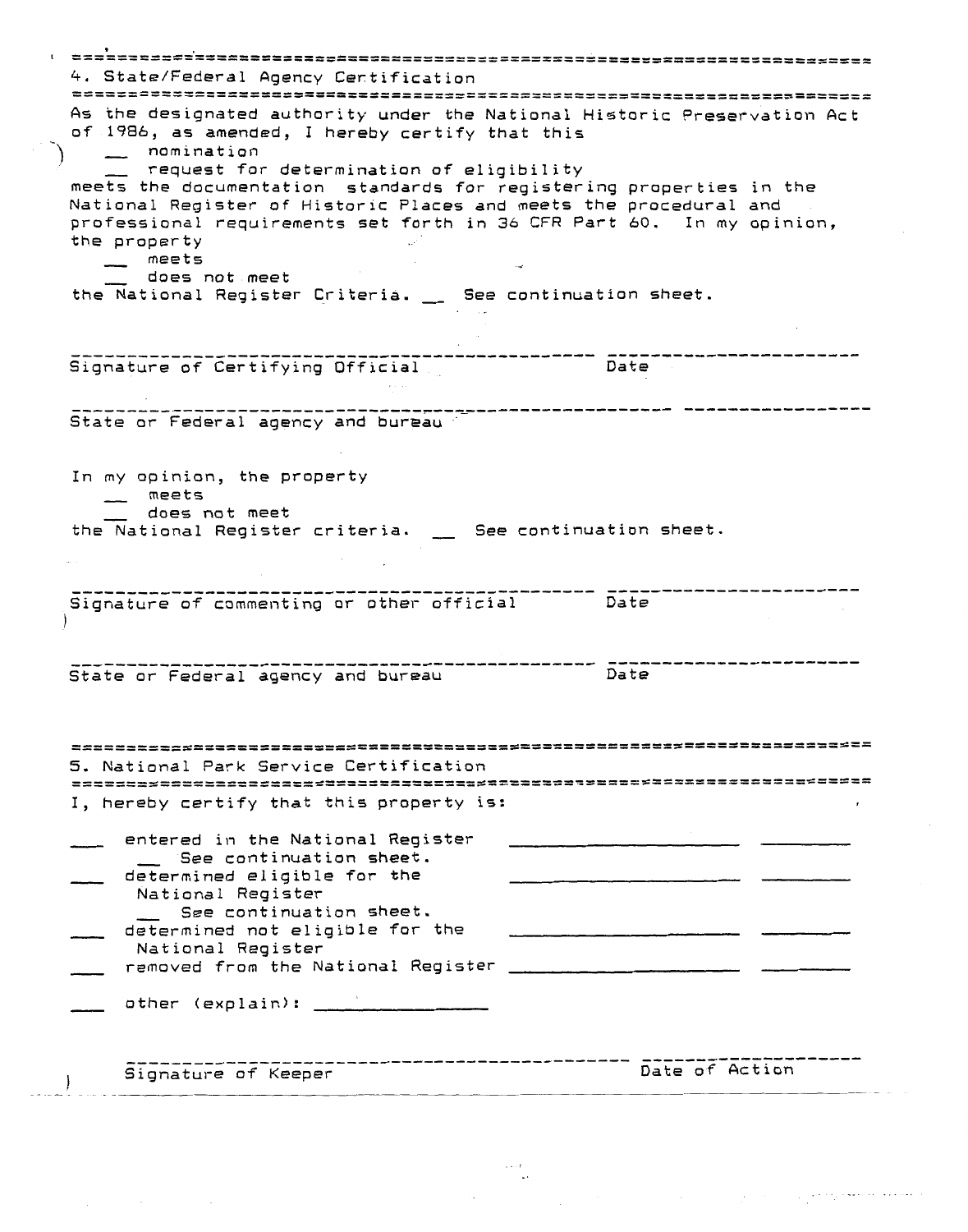|                | Historic: COMMERCE/TRADE                                                                                                                                                                                                       |                                                                                           | Sub: EINANCIAL INSTITUTION                                                              |  |
|----------------|--------------------------------------------------------------------------------------------------------------------------------------------------------------------------------------------------------------------------------|-------------------------------------------------------------------------------------------|-----------------------------------------------------------------------------------------|--|
|                |                                                                                                                                                                                                                                |                                                                                           |                                                                                         |  |
| Current:       | COMMERCE/TRADE                                                                                                                                                                                                                 |                                                                                           | Sub: BUSINESS                                                                           |  |
| 7. Description | ========================                                                                                                                                                                                                       |                                                                                           | :===========================<br>================================                        |  |
|                | Architectural Classification:                                                                                                                                                                                                  | LATE 19TH CENTURY & 20TH CENTURY REVIVALS<br>- CLASSICAL REVIVAL, WITH GREEK INFLUENCE    |                                                                                         |  |
|                | Other Description: The contract of the contract of the contract of the contract of the contract of the contract of the contract of the contract of the contract of the contract of the contract of the contract of the contrac |                                                                                           |                                                                                         |  |
|                | walls                                                                                                                                                                                                                          | brick                                                                                     | Materials: foundation concrete  . roof rubberized membrane<br>- other limestone details |  |
|                | ==================================                                                                                                                                                                                             |                                                                                           |                                                                                         |  |
|                | 8. Statement of Significance<br>===========================                                                                                                                                                                    |                                                                                           | Certifying official has considered the significance of this property in                 |  |
|                |                                                                                                                                                                                                                                | relation to other properties: Local                                                       |                                                                                         |  |
|                |                                                                                                                                                                                                                                | Applicable National Register Criteria: A, C                                               |                                                                                         |  |
|                |                                                                                                                                                                                                                                | Criteria Considerations (Exceptions): N/A                                                 |                                                                                         |  |
|                | Areas of Significance: COMMERCE                                                                                                                                                                                                | <b>ARCHITECTURE</b>                                                                       |                                                                                         |  |
|                |                                                                                                                                                                                                                                | Period(s) of Significance: $1930 - 1944$                                                  |                                                                                         |  |
|                | Significant Dates:                                                                                                                                                                                                             | <u> 1930 </u>                                                                             |                                                                                         |  |
|                | Significant Person(s): N/A                                                                                                                                                                                                     |                                                                                           |                                                                                         |  |
|                | Cultural Affiliation: N/A                                                                                                                                                                                                      |                                                                                           |                                                                                         |  |
|                |                                                                                                                                                                                                                                | Architect/Builder: PETERSON & CLARKE - architectural firm<br>Cattrell, Clyde - contractor |                                                                                         |  |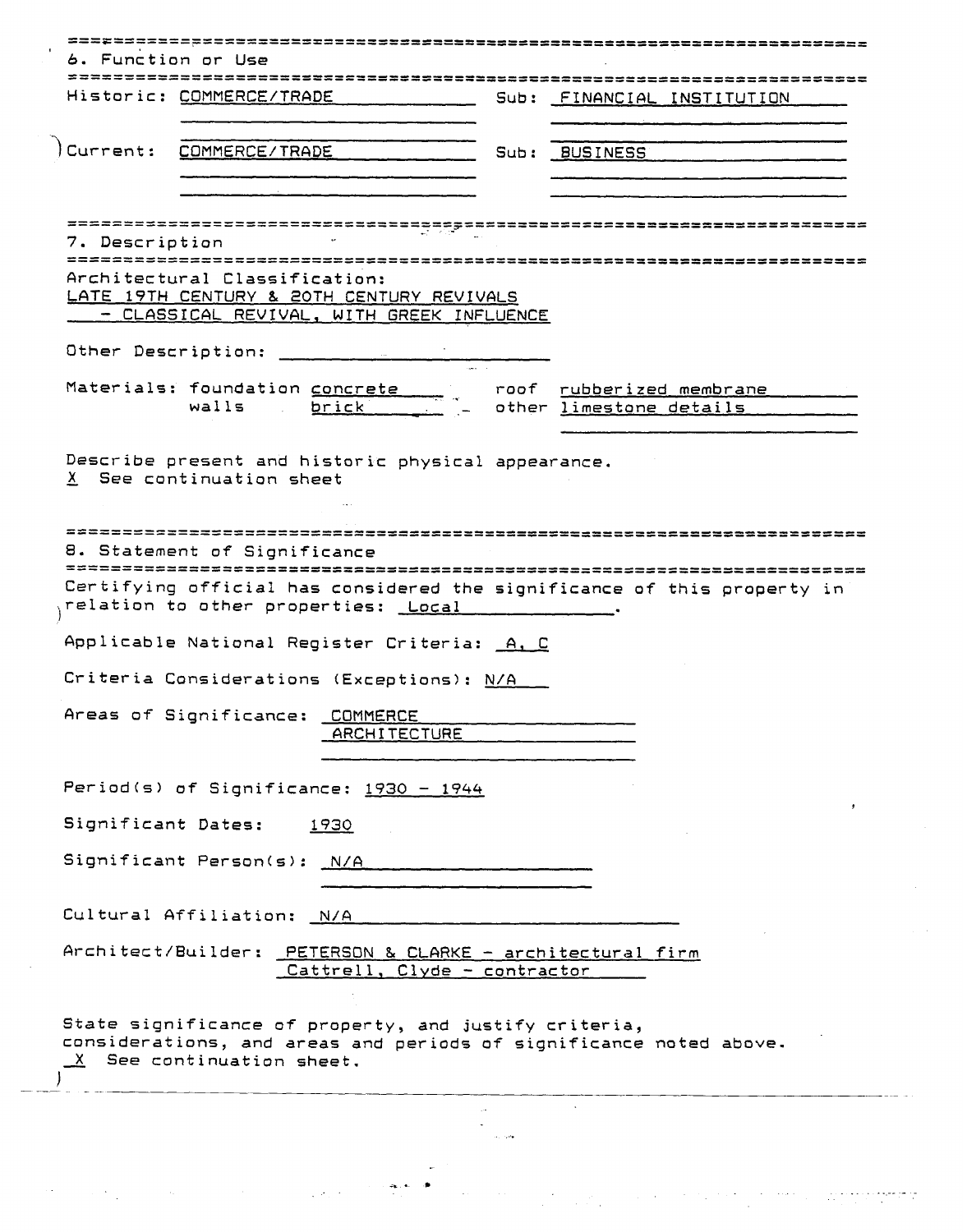| ======<br>9. Major Bibliographical References<br>==================================                                                                                                                                                                                                                                   |                           |  |  |  |  |  |
|-----------------------------------------------------------------------------------------------------------------------------------------------------------------------------------------------------------------------------------------------------------------------------------------------------------------------|---------------------------|--|--|--|--|--|
| See continuation sheet. X                                                                                                                                                                                                                                                                                             |                           |  |  |  |  |  |
| $\sqrt{P}$ Previous documentation on file (NPS): $\frac{1}{\sqrt{P}}$                                                                                                                                                                                                                                                 |                           |  |  |  |  |  |
| preliminary determination of individual listing (36 CFR 67) has been<br>requested.                                                                                                                                                                                                                                    |                           |  |  |  |  |  |
| previously listed in the National Register<br>previously determined eligible by the National Register                                                                                                                                                                                                                 |                           |  |  |  |  |  |
| designated a National Historic Landmark<br>recorded by Historic American Buildings Survey # _______<br>recorded by Historic American Engineering Record #                                                                                                                                                             |                           |  |  |  |  |  |
| Primary Location of Additional Data:                                                                                                                                                                                                                                                                                  |                           |  |  |  |  |  |
| State historic preservation office<br>Other state agency<br>Federal agency<br>Local government<br>University<br>Other -- Specify Repository:                                                                                                                                                                          |                           |  |  |  |  |  |
| 10. Geographical Data                                                                                                                                                                                                                                                                                                 |                           |  |  |  |  |  |
| Acreage of Property: less than one acre                                                                                                                                                                                                                                                                               |                           |  |  |  |  |  |
| UTM References: Zone Easting Northing                                                                                                                                                                                                                                                                                 |                           |  |  |  |  |  |
| 17 535280 4472180                                                                                                                                                                                                                                                                                                     |                           |  |  |  |  |  |
| $^{\prime}$ Verbal Boundary Description: $\quad \_$ See continuation sheet.<br>CF (Cyrus Ferguson) AL Block A Lots 3-4 Main Street<br>$80.44' \times 120'$<br>Boundary Justification: _ See continuation sheet.<br>The nominated property constitutes the tract of land historically<br>associated with the building. |                           |  |  |  |  |  |
|                                                                                                                                                                                                                                                                                                                       |                           |  |  |  |  |  |
| 11. Form Prepared By                                                                                                                                                                                                                                                                                                  |                           |  |  |  |  |  |
| Name/Title: Katherine Jourdan<br>100 - Antonio Alemania (1991), Antonio Alemania (1991)                                                                                                                                                                                                                               |                           |  |  |  |  |  |
| Organization: Northern Office WV SHPO Date: November 1994                                                                                                                                                                                                                                                             |                           |  |  |  |  |  |
| Street & Number: 1528 Market Street ____                                                                                                                                                                                                                                                                              | Telephone: (304) 238-1300 |  |  |  |  |  |
| City or Town: Wheeling<br>and the control of the control of                                                                                                                                                                                                                                                           | State: $WV$ Zip: 26003    |  |  |  |  |  |
| Property Owner                                                                                                                                                                                                                                                                                                        |                           |  |  |  |  |  |
| Name: Vic Greco, JVG Enterprises                                                                                                                                                                                                                                                                                      |                           |  |  |  |  |  |
| Street & Number: 124 Mellon Street                                                                                                                                                                                                                                                                                    | Telephone: (304) 233-0048 |  |  |  |  |  |
|                                                                                                                                                                                                                                                                                                                       |                           |  |  |  |  |  |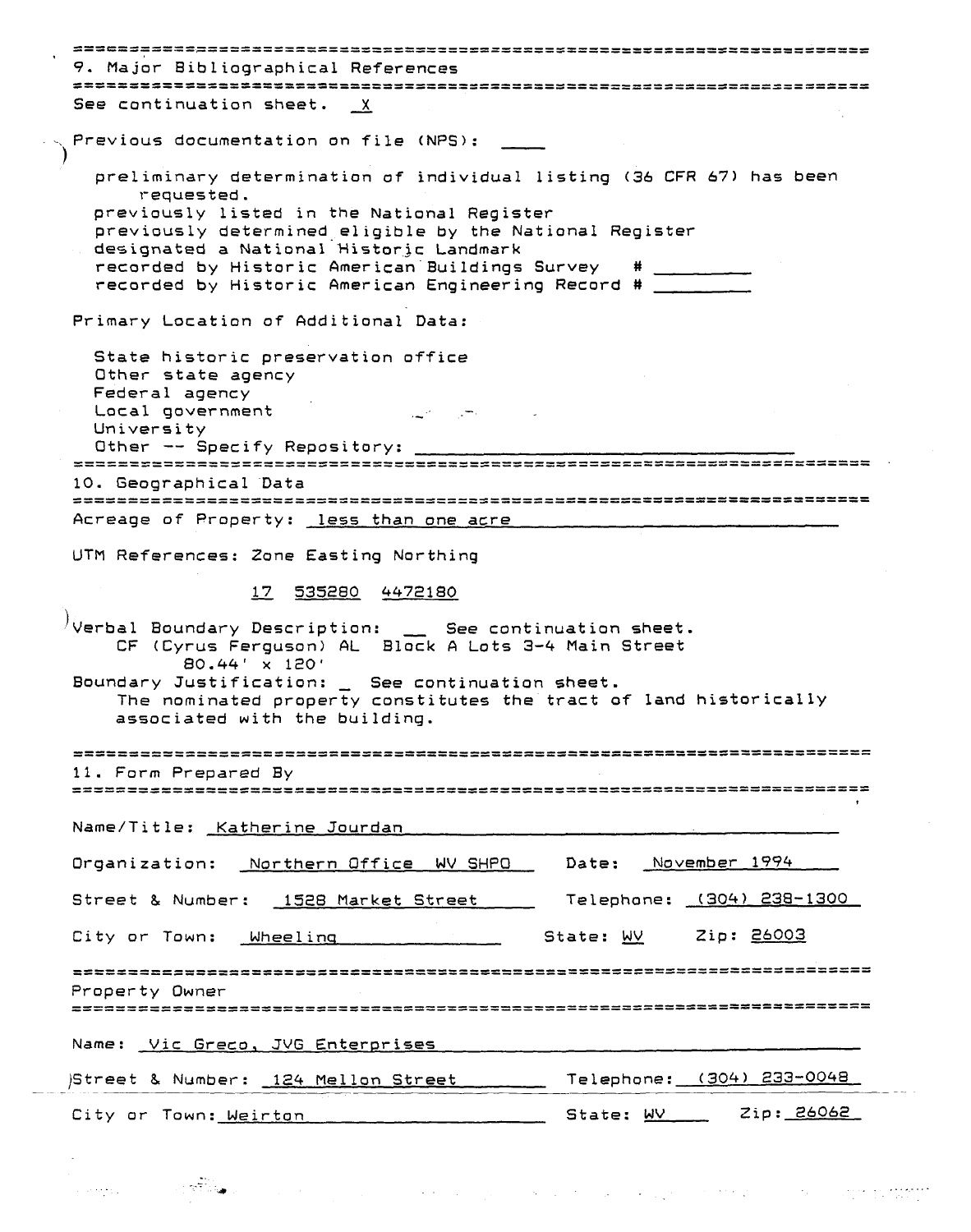$\label{eq:1} \mathcal{O}(\mathcal{O}_{\mathcal{O}_{\mathcal{O}_{\mathcal{O}_{\mathcal{O}_{\mathcal{O}_{\mathcal{O}_{\mathcal{O}}}}}}}})^{-1}$ 

**United States Department** of the Interior National Park Service

**NATIONAL REGISTER OF HISTORIC PLACES 'FONTINUATION SHEET** 

THE PEOPLE'S BANK, RAIN STREET, **WETRTON,** WV, HANCOCK COUNTY Section Number 7 **Paae** 2

The People's Bank which began serving the Hollidays Cove and Weirton area in 1930 is a small Classical Revival building exhibiting Greek influenced details. The bank is nestled in the heart of what was Hollidays Cove at a main intersection of Main Street and Cove Road.

The bank is one story with a lower level, the front portion of the building being of greater height than the rear due to the interior space of the main lobby. The front facade is of cream glazed brick with Indiana limestone details. The center entrance has double doors with an overhead transom, and limestone moulding with "THE PEOPLES BANK" inscribed over the door in stone and topped by dentils under a cornice piece. The three pieces, plaque, dentils and cornice form an entablature. A high water table of limestone runs across the front or east facade. Flanking the doorway are light fixtures with metal arms holding a glass globe. **A** brass night depository is to the right side of the entrance. Large multiple 20 light windows with aluminum frame are to each side, and over the door is a 10 light window. These all have flat lintels. Dividing the window areas are slightly projecting pilasters with a limestone capital. At the outer edge of the front facade are more pronounced pilasters which are wide with a Greek key pattern at the top. Between these outer pilasters and running over the windows is an entablature with a deep frieze area and dentils under a cornice. The top of the building is a parapet wall with larger hodillion blocks, with a slight egg design in the recess, across the top.

The south wall is against the neighboring building. The north side is a flat wall of tan/orange brick and drops to a lower height in the rear. **A** gravel drive is along the north side and leads to metal stairs rising to the north side property and parking area which is elevated on a hillside. **A** front property wall of matching white brick runs to the north of the gravel drive and steps up with a concrete coping. The rear wall backs up against a metal retaining wall.

On the interior, the front doors lead to a small vestibule with tan domestic marble floor, and wainscot, and a side brass ventilating grate. Decorative moulding is at the ceiling cornice. A second set of double doors lead into what was the main banking area with approximately **20** foot ceilings, marble floors, and Imported Botticino Marble wainscoting under the teller windows and as a ledge in a U-shape floorplan. The framework for the windows is walnut wood with small decorative pieces of fleur-de-lis topped **by** urns. The teller cage openings have a black slate inset on the ledge and brass bars topped by a green/brown piece of glass. This **1s** then topped by a decorative wood cornice. On the back side of the teller cage is a brass light and wooden ledge. The side partitions of the tellers cages have been removed leaving the U-shape wall. **A** doorway with wood frame is opposite the main entrance and against the back wall is the large steel door to the bank's vault with Diebold locks.

The walls in the main lobby are a stucco plaster with three slight pilasters on each side having curved lamps for uplighting. The restored ceiling is crossed with three dropped lengths from which hang six dropped<br>\ights and 3 modern ceiling fans. The top of the pilasters and the  $\ldots$  houlding at the cornice and crossed lengths matches that in the vestibule  $\ldots$ 

 $\label{eq:2.1} \frac{\partial \mathbf{u}}{\partial t} = \frac{1}{2} \left[ \frac{\partial \mathbf{u}}{\partial t} + \frac{\partial \mathbf{u}}{\partial t} \right] \mathbf{u} + \frac{\partial \mathbf{u}}{\partial t} + \frac{\partial \mathbf{u}}{\partial t} \mathbf{u} + \frac{\partial \mathbf{u}}{\partial t} \mathbf{u} + \frac{\partial \mathbf{u}}{\partial t} \mathbf{u} + \frac{\partial \mathbf{u}}{\partial t} \mathbf{u} + \frac{\partial \mathbf{u}}{\partial t} \mathbf{u} + \frac{\partial \mathbf{u}}{\partial t} \mathbf{u} + \frac{\partial \math$ 

 $\sim 10^{-11}$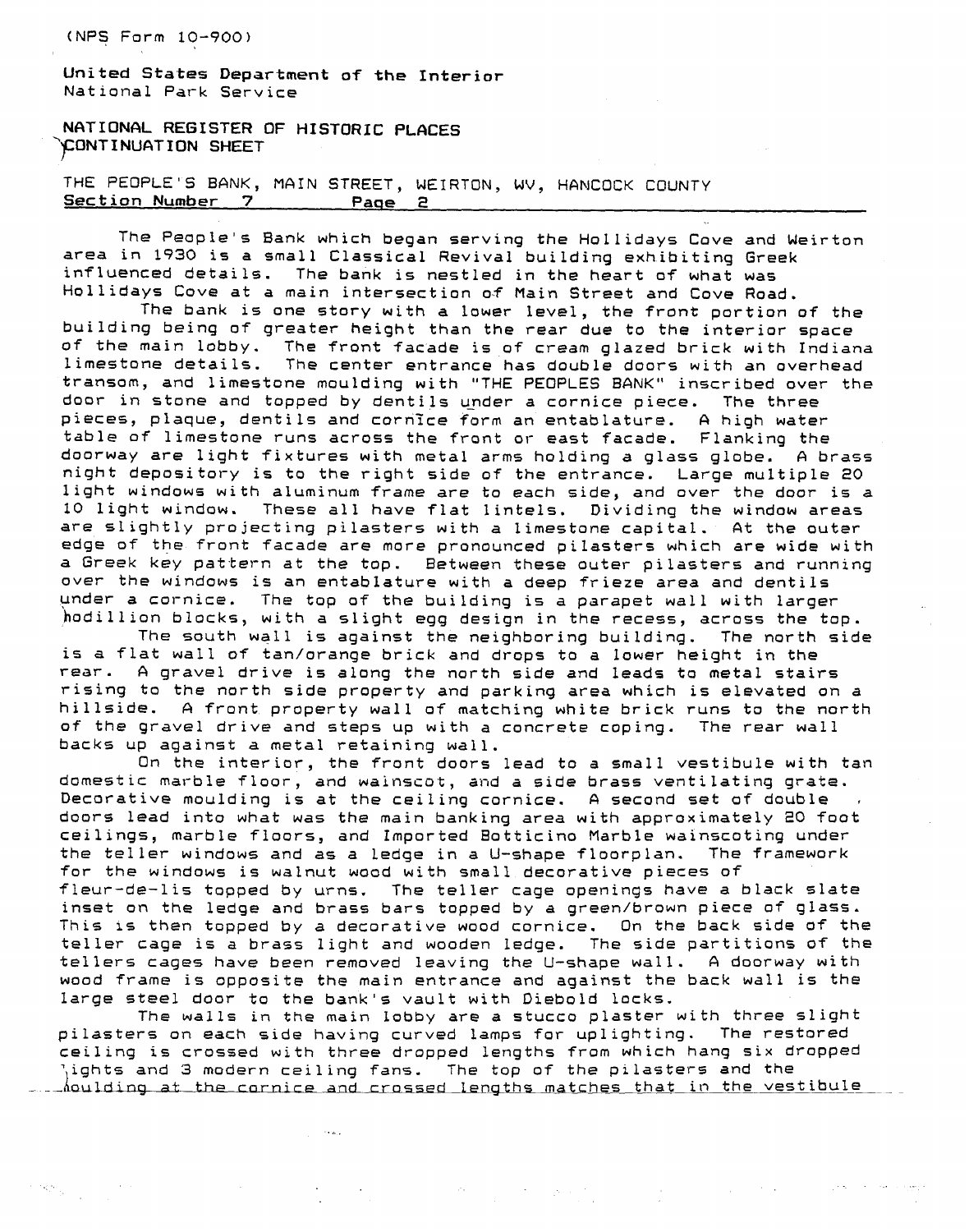**United States Department of the Interior**  National Park Service

**NATIONAL REGISTER OF HISTORIC PLQCES )RNT INUATION SHEET** 

THE PEOPLE'S BANK, MAIN STREET, WEIRTON, WWW HANCOCK COUNTY **Section Number 7 Paae 3** 

with an acanthus leaf design in gold, and highlighted with green and dark red painted surfaces. The rear wall has three glass block openings for light and vents underneath.

In the back left corner of the lobby is a stairway leading to the lower level with an alternating twisted spindle painted gold. Across the same back wall of the vault are three doorways, two of which lead in a circle around the vault and have small rooms off to the side. (See enclosed sketch of interior) To the left side of the vault is a room with the remnants of built-in cupboards against the south wall with **5** sets of paired doors. The rear rooms are now in use for storage and dressing areas, while a room off the lobby is for restroom facilities.

The Peoples Bank is a small elegant Classical Revival building with the Greek influence seen in details such as the Greek key on the front facade and the interior use of the acanthus leaf and urns. The lobby **was**  meant to impress with its marble floor, wainscoting, and large vault. The building remained virtually untouched through many years of unoccupancy and has been rehabilitated into a commercial space once again.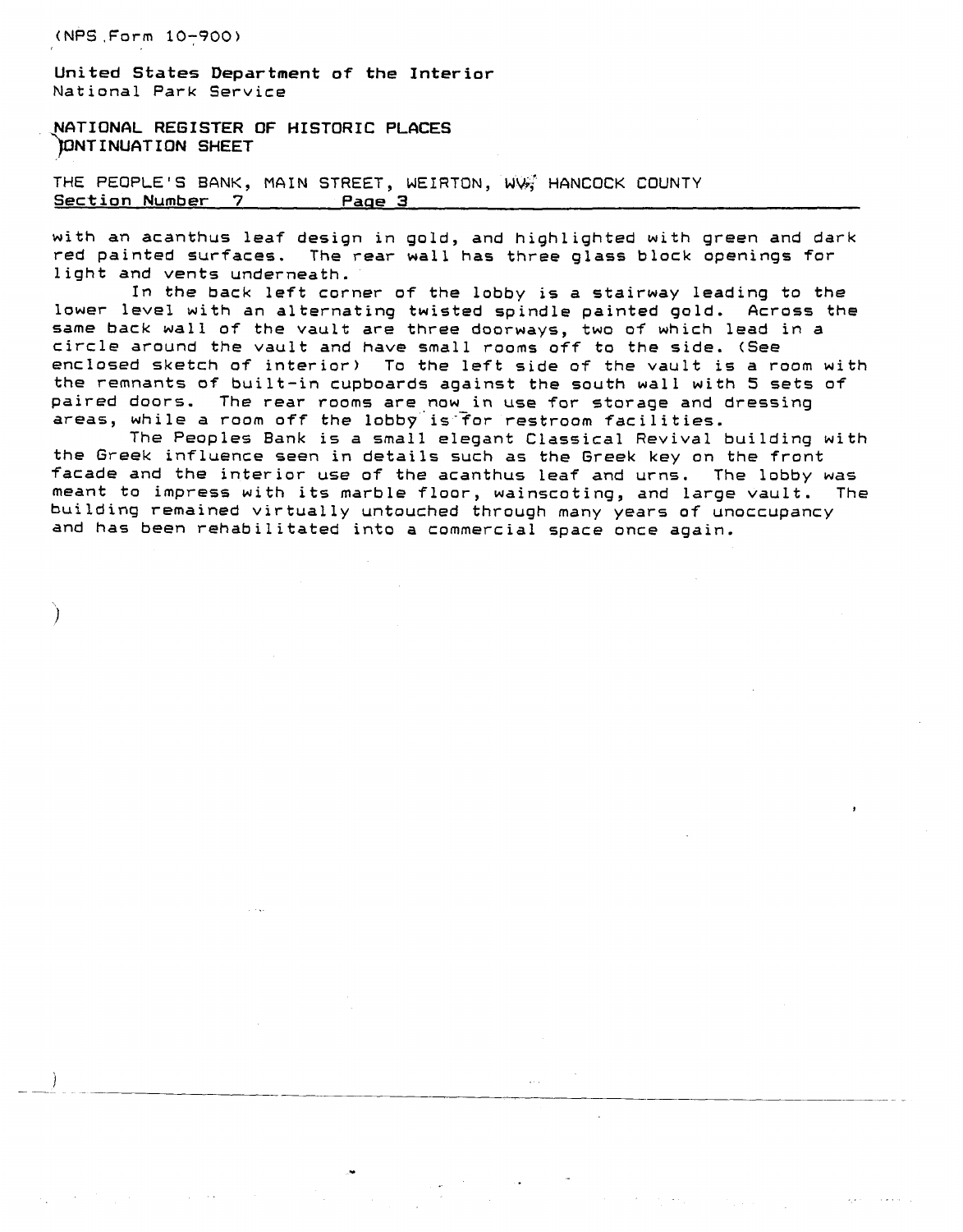**United States Department of the Interior**  National Park Service

**NATIONAL REGISTER.OF HISTORIC PLACES ~ONT I NUAT I ON SHEET** 

THE PEOPLE'S BANK, MaIN STREET, WEIRTON, WV, HANCOCK COUNTY Section Number 8 Page 2

The period of significance for the Peoples Bank is 1930 to 1944, covering the time period when the bank constructed a new building in Hollidays Cove into the town's 'boom era with World War 11. It is important under Criteria **A** for the expansion and service under commerce, and Criteria C for the architectural design of the building.

The bank was organized on September 20, 1923 by members of the community that felt the area was growing so fast it needed a second banking facility. Originally housed in the Buchanan Building, after six years it was deemed that if the Peoples Bank was to continue to **serve** the people it needed larger and more dignified quarters with all the modern equipment and conveniences which the larger cities offered. The architectural firm which designed the \$50,000 bank was Peterson **and**  Clarke, of Steubenvil'le, Ohio. **A** building contract was; let in May 1929 to the C.S. Cattrell Co. Clyde Cattrell was a former mayor of Hollidays Cove, and was one of the nine directors of the Peoples Bank. At the time he was also a realty developer, and lumber businessman.

The new building was constructed to be fire proof being of concrete, steel, brick and stone. It is forty feet along Main Street and eighty feet in depth. The front facade is Classical Revival in style with Greek details, Indiana Limestone and white face brick with large windows affording ample natural light to the interior. The vestibule opens into a jpacious public lobby which extends to the vault at the rear of the building. To each side are decorative walnut customer wickets. The counters, vestibule interior, and lobby check desks are of imported Botticino marble with fittings of glass and 4merican Walnut. At the extreme rear of the building are located the vault, directors room bookkeeping room, coupon booths and wash rooms. The interior was originally finished with a light buff color with decorative plaster ceiling beams.

The vault is constructed of concrete walls 2 feet thick reinforced with steel rods and mesh. The vault is protected by a five ton solid steel door furnished by the Diebold Safe and Lock Co., Canton, Ohio, and  $\epsilon$ contained safety deposit boxes for the customers and separate compartment for the storage of the bank's funds. There was also tear gas protection furnished by the Federal Laboratories, Inc. of Pittsburgh, PA.

The first president of the bank was David M. Weir, who helped his brother Ernest establish what became Weirton Steel in 1910, on what was then essentially open ground. At the time of his death in 1929, David Weir **was** vice-president of Weirton Steel which had expanded over the years and was the main employer of most of the local inhabitants. He was the one who had foreseen the need for a **new** bank building and had begun the plans before his death.

Weirton Steel **was** the main employer in the town and was heavily involved in the production of materials used in World War 11. The increase in employment and production spurred the growth of the bank and its involvement in local construction, business, etc.<br>
Hollidays Cove was a small crossroads just south of the area near

<sup>I</sup>Hollidays Cove was a small crossroads just south of the area near . -. **-tbe-mi:** 1, **;aitp-msl!** - **-y 'c ~tnnrlarrl-** on- mightcall the building modest in size, but at the time it was built the bank

where the contribution of the contribution of the contribution of the contribution of the contribution of the  $\mathcal{A}$ 

 $\mathcal{A}^{\text{max}}$  . The mass  $\mathcal{A}^{\text{max}}$ 

 $\mathcal{A}_{\mathcal{M}}$  . So the set of the state of the state of the state of the state of the state of the state of the state of the state of the state of the state of the state of the state of the state of the state of the stat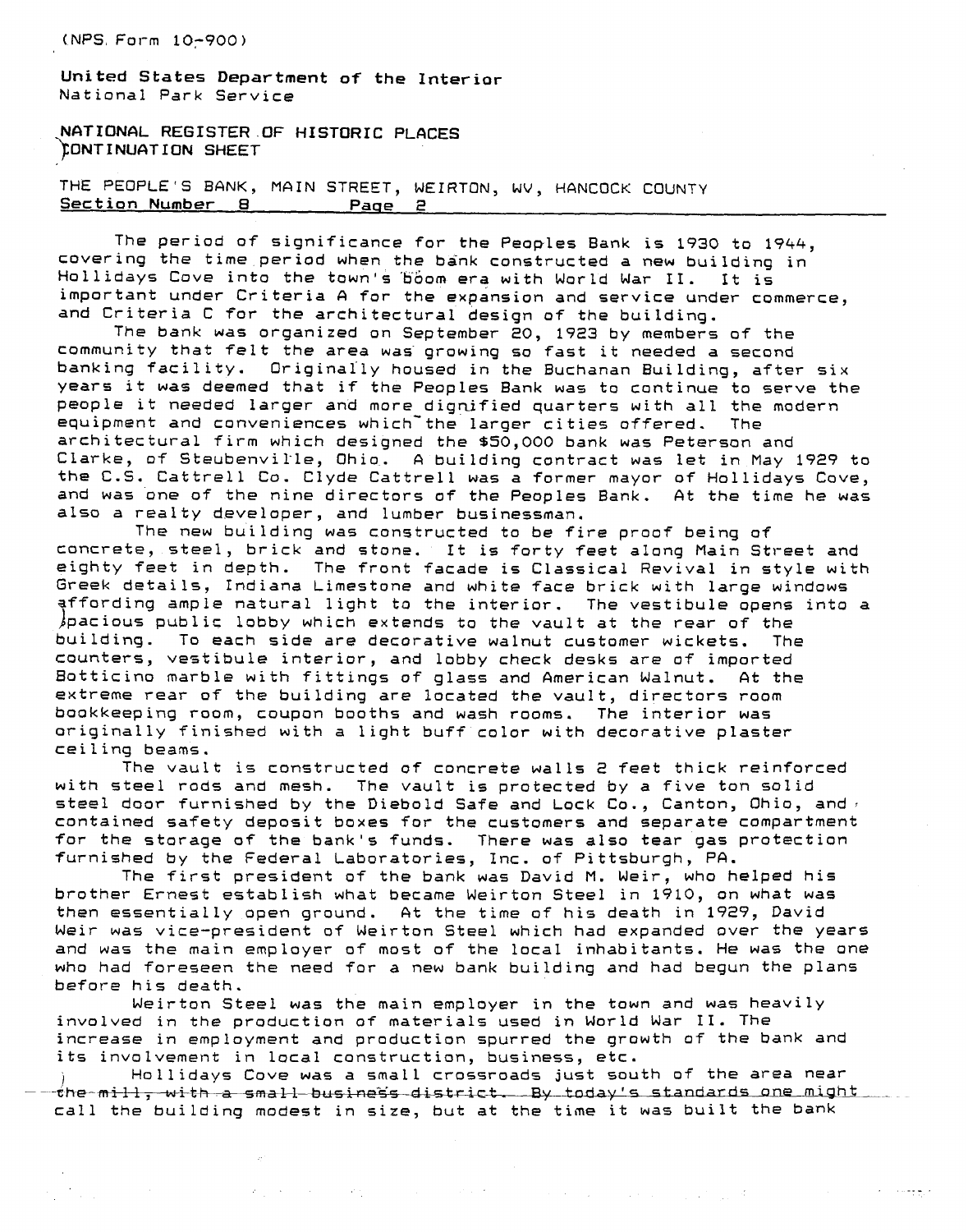T

United States Department of the Interior National Park Service

**ATION6L** REGISTER **DF** HISTORIC PLACES **CONTINUATION SHEET** 

THE PEOPLE'S BANK, MAIN STREET, WEIRTON, WV, HANCOCK COUNTY<br>Section Number 8 Page 3 Section Number 8

presented an elaborate facade and **6Hd** an excellent location at the intersection of Main Street and Cove Avenue, near the city building of Hollidays Cove. At the time of the opening for the Peoples Bank in February 1930, another bank **was** also having a grand opening for a new building, the Bank of Weirton. Located at Avenue G and Main Street, this building no longer stands but at the time was probably a competitor.

Other businessmen involved with the Peoples Bank include E.D. Rothrock, cashier, J.E. McHendry, Alfred Mildren, R.C. Morris, D. M. Peterson, H. S. Sinsel, and J.C. Williams, vice-president, who was also president of Weirton Steel, and director of the board of the Bank of<br>Weirton.

Businesses sprang up near the mill north of Hollidays Cove along Main Street with the area becoming known as Weirton. The two towns existed side by side until they were incorporated in 1947, as the city of Weirton.

The Peoples Bank served the people of Hollidays Cove and Weirton through many years including the great depression. Closed in 1962, due to expansion into a larger building with drive-up windows, the building sat undisturbed until it was renovated in 1993. The decorative features of the building have been retained, and the exterior and interior is  $\mathop{\mathsf{essentially}}$  as it was first constructed.

وراسخا إدارا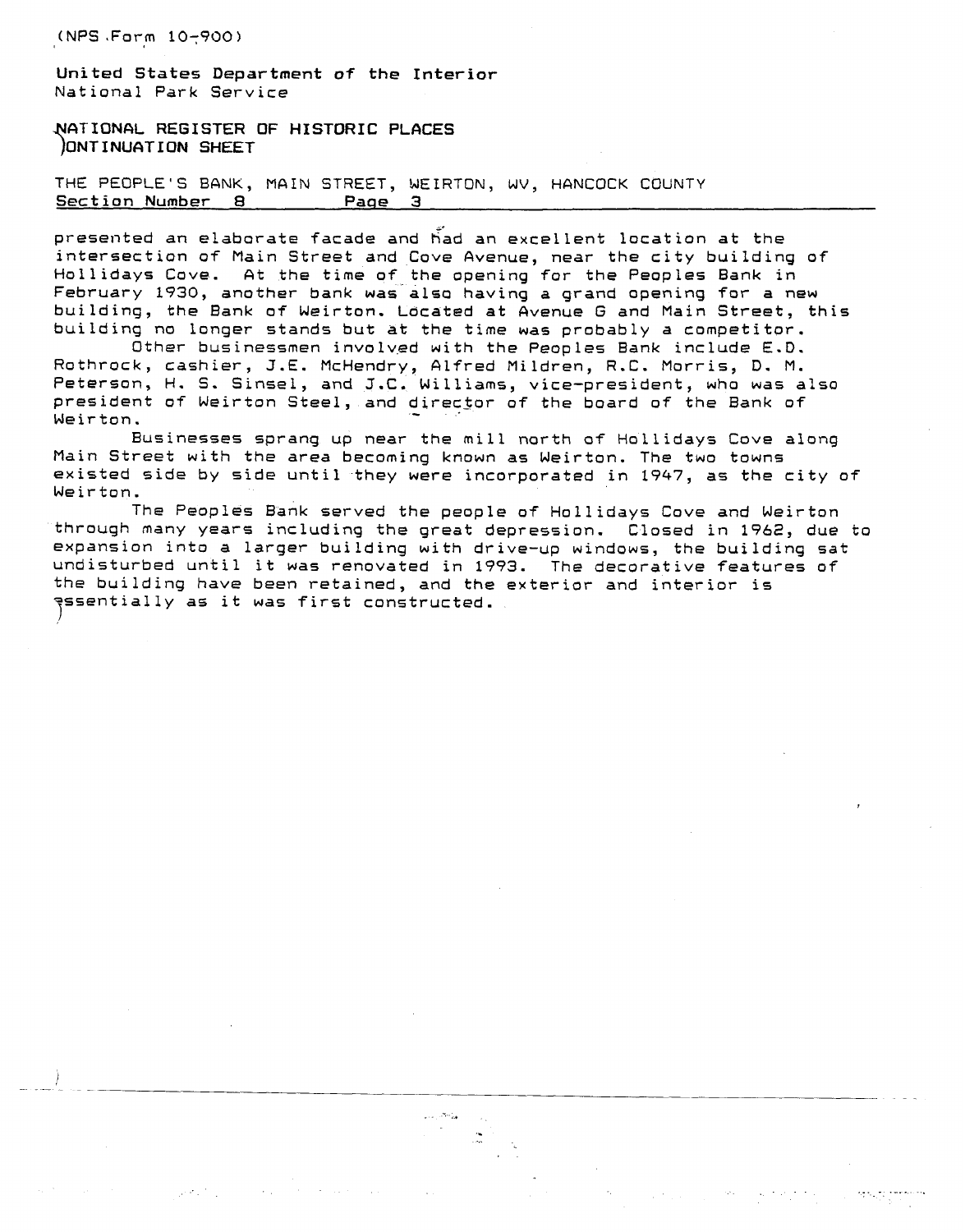**United States Department of** the Interior National **Park** Service

**NATIONAL REGISTER OF HISTORIC PLACES**  JONTINUATION SHEET

 $\mathcal{L}_{\text{max}} \approx 100$ THE PEOPLE'S BANK, MAIN STREET, WEIRTON, WV, HANCOCK COUNTY Section Number 9 **Paae 2 .-**  <u>. Page 2</u>

New Bank Home Ex..." THE WEIRTON DAILY TIMES, Friday February 14, 1930,<br>P <sup>1</sup>. **Contract Contract** 

"E.D. Rothrock Credited with Cove Bank's Success" THE WEIRTON DAILY TIMES, Friday February 14, 1930, **p.** 1.

**"D.M.** Weir was Tireless Worker" THE WEIRTON DAILY TIMES, Friday February 14, 1930.

"Bank Builder" THE WEIRTON DAILY TIMES, Friday February 14, 1930.

Welch, Jack. HISTORY OF HANCOCK COUNTY, VIRGINIA AND WEST VIRGINIA. Wheeling, WV: The Wheeling News Printing and Litho Co., 1963.

Interview with Vic Greco by Katherine Jourdan, May and November 1994.

 $\sim 10^{11}$  ,  $\sim 10^{11}$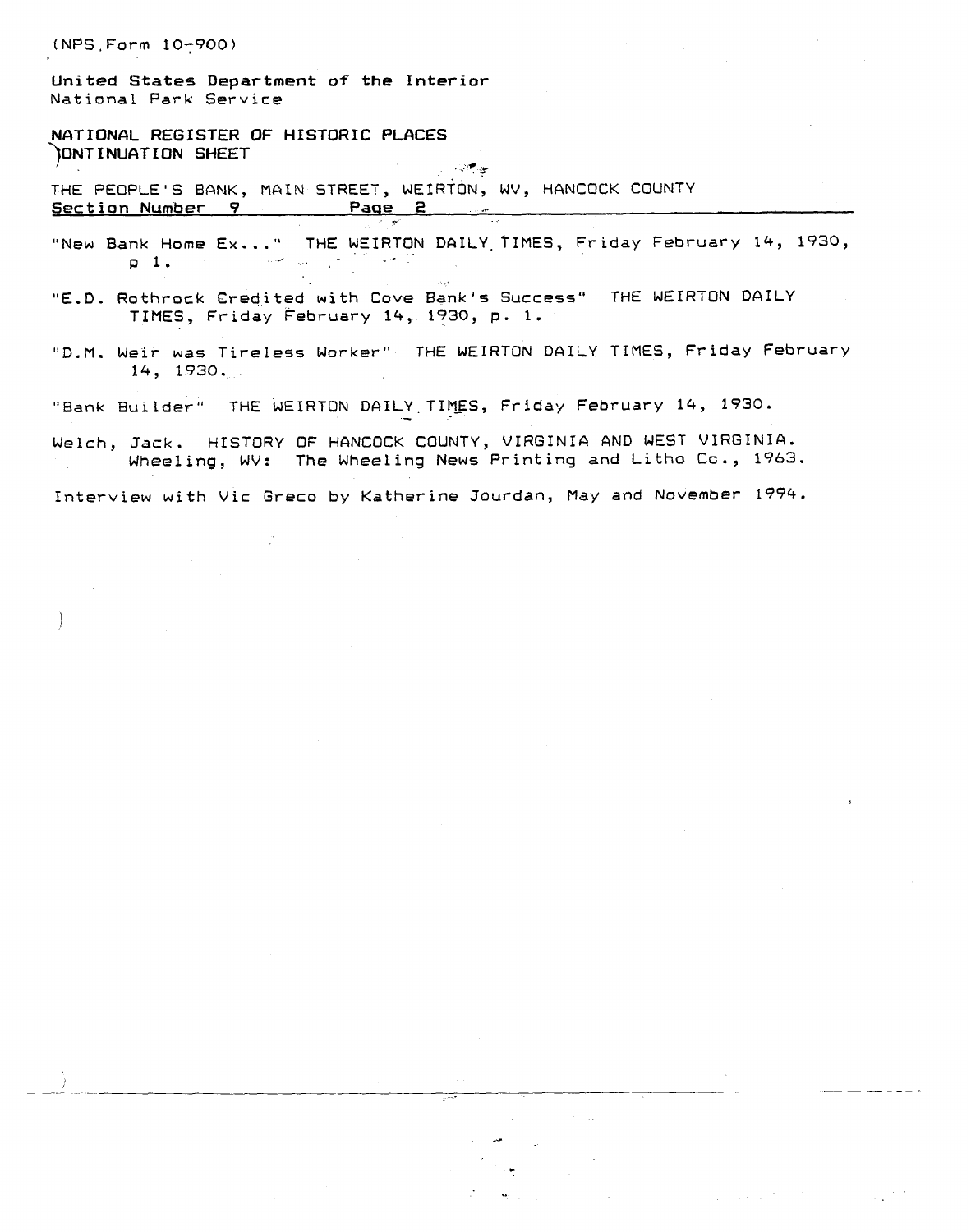## **SKETCH** - **FIRST FLOOR**

**THE PEOPLES BANK 3383 Main** Street, **Weirton, WV** 

**DRAWING** NOT TO **SCALE** 

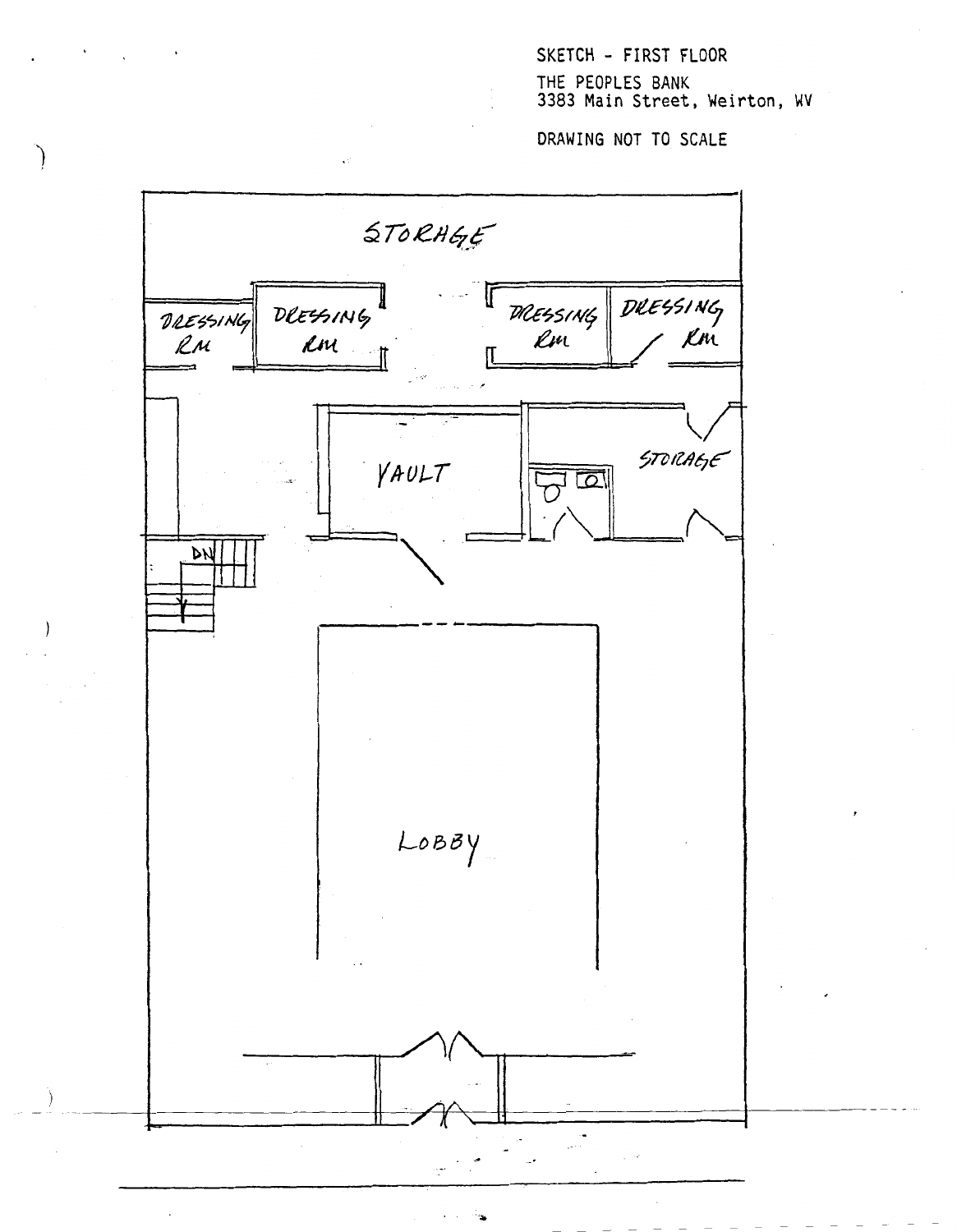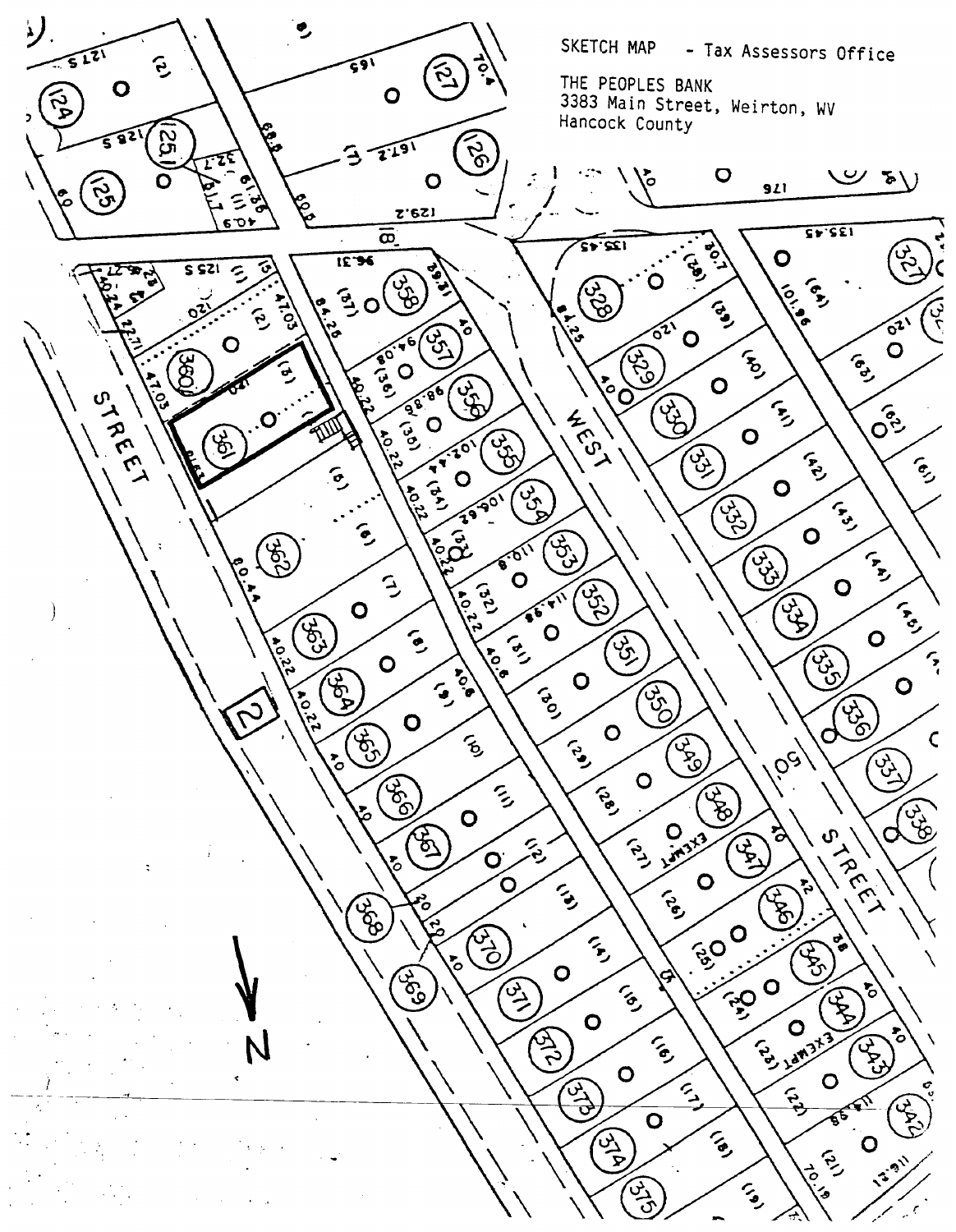